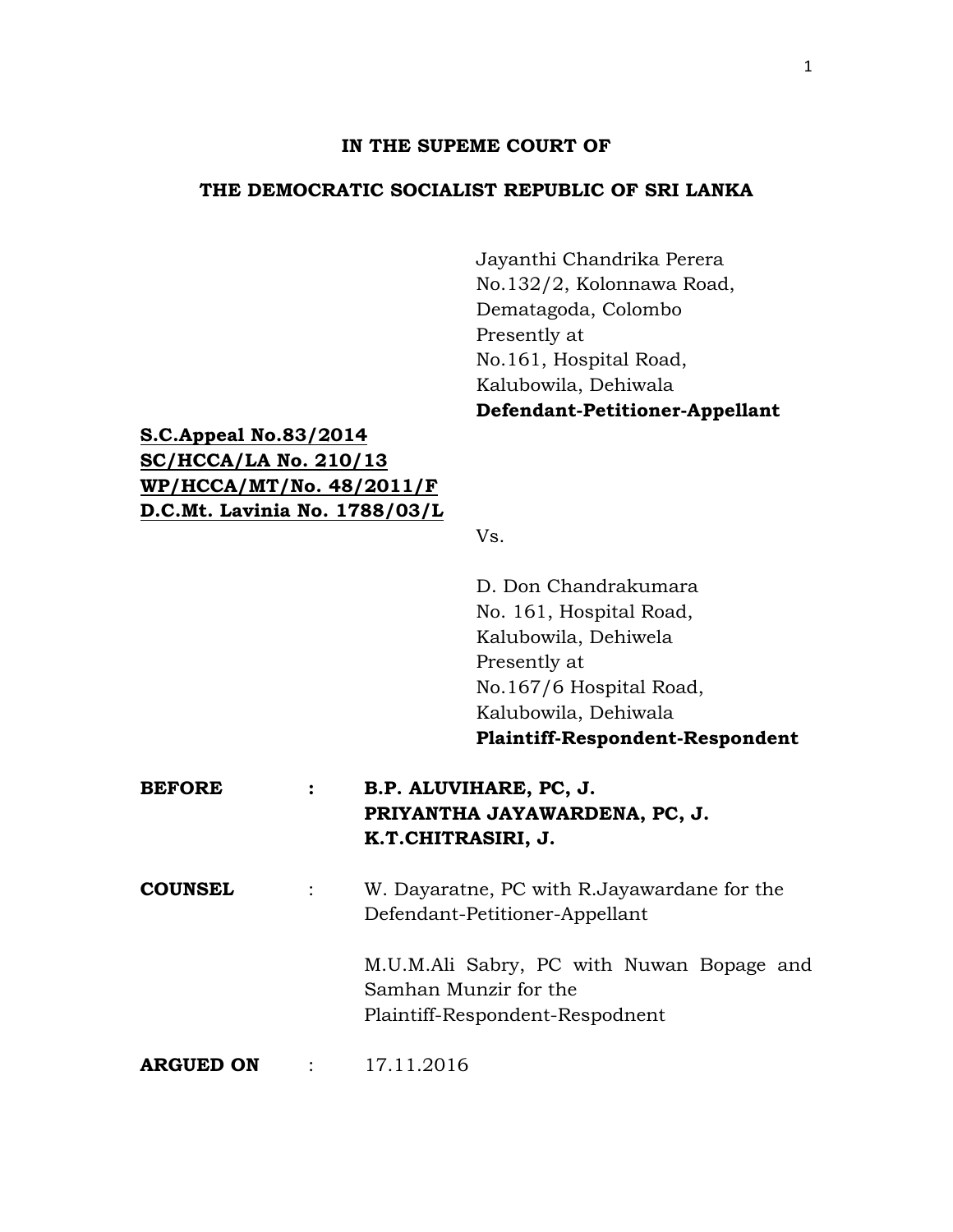| <b>WRITTEN</b><br><b>SUBMISSION ON:</b> |  | 19.11.2016 by the Defendant-Petitioner-                             |
|-----------------------------------------|--|---------------------------------------------------------------------|
|                                         |  | Appellant.<br>15.12.2016 by the Plaintiff-Respondent-<br>Respondent |
| <b>DECIDEDON</b>                        |  | 24.03.2017                                                          |

#### **CHITRASIRI, J.**

This is an action filed in the District Court of Mt. Lavinia by the plaintiff-respondent-respondent (hereinafter referred to as the plaintiff) seeking inter alia for a declaration that the plaintiff is the owner of the premises described in the schedule to the plaint dated 17th September 2003. He has also sought for a declaration that the defendant-petitionerappellant (hereinafter referred as the defendant) is holding the said property as a trust in his favour. He has further prayed for an order to have the aforesaid property, transferred in his name upon payment of a sum of  $Rs.2,100,000/=$  (Two million one hundred thousand) to the defendant and also to recover Rs.100,000/= per month as damages.

The defendant filed her answer denying most of the averments in the plaint and has pleaded that she is the absolute owner of the premises in suit in view of the deed bearing No. 9222 attested by D.W.Pathinayake, Notary Public that was marked as P9 in evidence. Accordingly, she has prayed that the action of the plaintiff be dismissed. The case proceeded to trial on 25 issues and the learned District Judge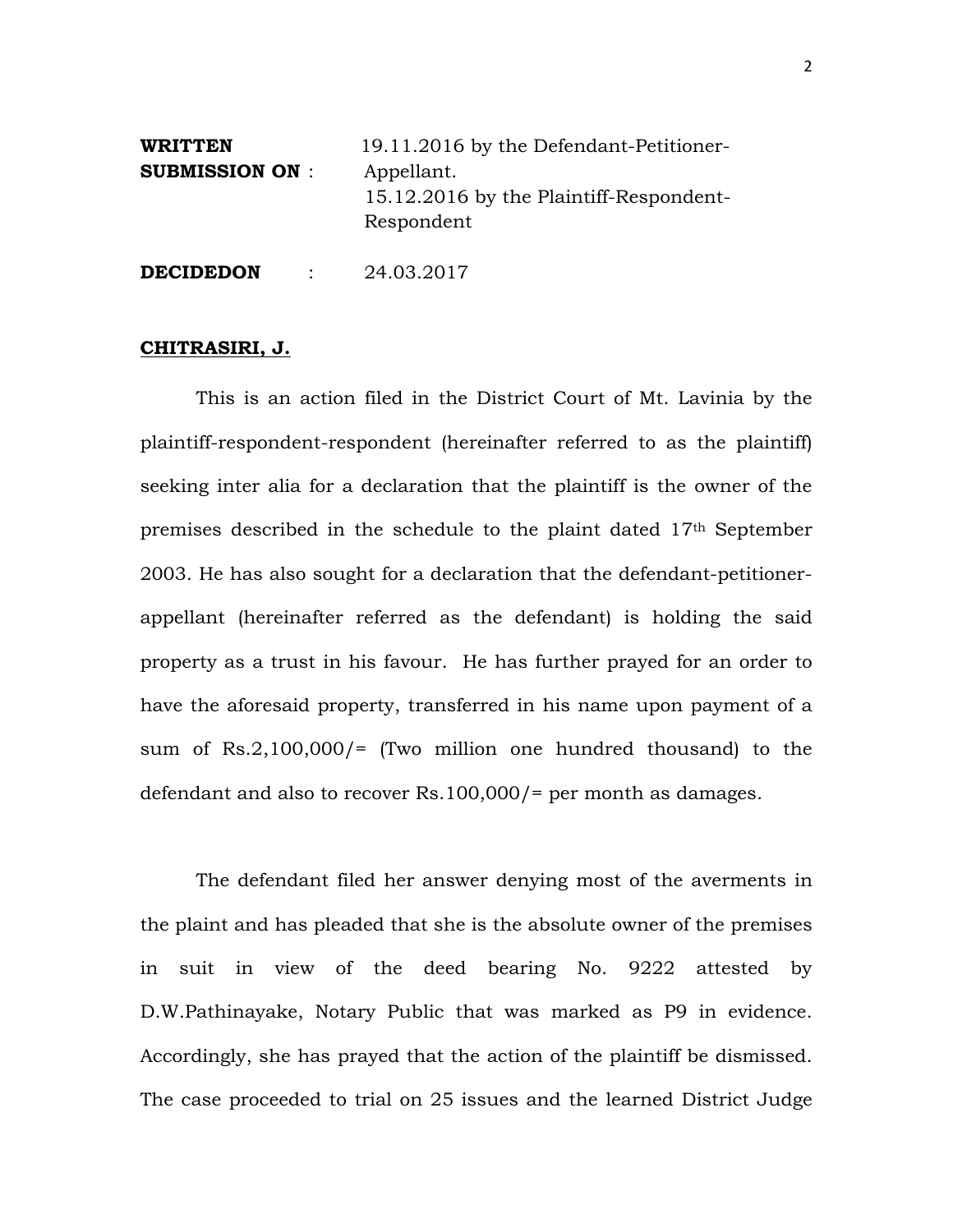by his judgment dated 08th March 2011 held with the plaintiff having determined that the defendant is holding the property subject to a constructive trust in favour of the plaintiff.

The defendant filed an appeal in the Civil Appellate High Court, challenging the aforesaid judgment of the learned District Judge and in that appeal he sought to have the judgment in the District Court set aside. Learned Judges in the Civil Appellate High Court dismissed the appeal and affirmed the judgment of the learned District Judge. Being aggrieved by the aforesaid decision, defendant filed this appeal in the Supreme Court. This Court, granted leave to proceed with the appeal, on the questions of law referred to in paragraph 14 of the petition of appeal dated 04th June 2013.

Basically the question of law that is to be answered in this appeal revolves round the issue i e; whether the defendant is holding the property referred to in the schedule to the plaint as a constructive trust in favour of the plaintiff. Therefore, it is clear that the plaintiff is relying upon Section 83 of the Trust Ordinance to have his reliefs obtained in his favour. Section 83 of the Trust Ordinance reads thus:

*"Where the owner of a property transfers or bequeaths it, and it cannot reasonably be inferred consistently with the attendant circumstances that he intended to dispose of the*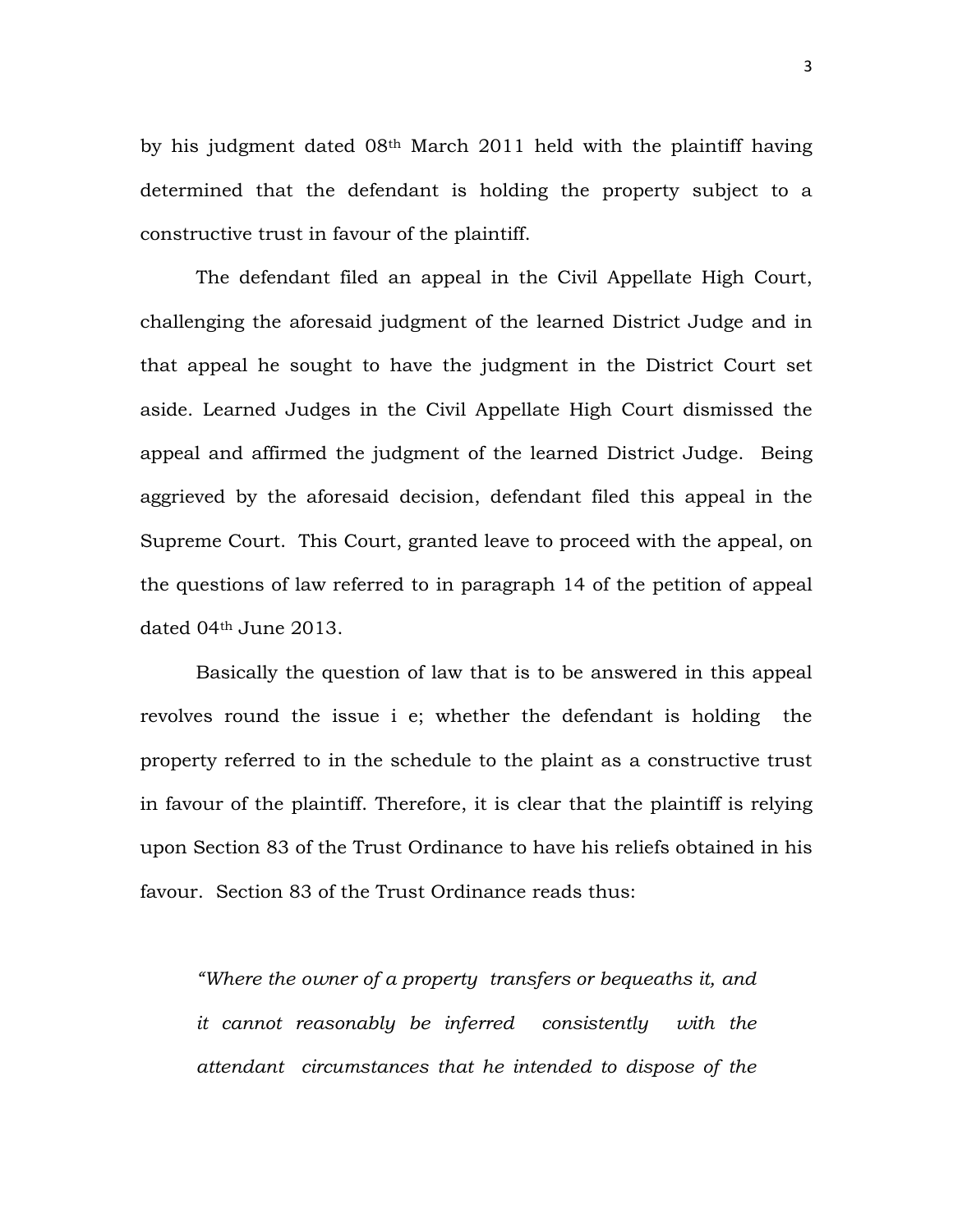*beneficial interests therein, the transferee or legatee must hold such property for the benefit of the owner or his legal representative."*

I shall now turn to consider the merits of this appeal. It is the burden of the plaintiff to establish that he did not intend disposing the beneficial interest when he parted with his rights in the property in question. A heap of authorities is found to determine the manner in which Section 83 of the Trust Ordinance had been applied when a claim is made relying upon the same. Before referring to those decisions, I will briefly refer to the facts of this case.

Admittedly, the plaintiff became the owner of the premises in suit by executing the deed of gift bearing No.163 dated 5<sup>th</sup> January 1992 which was marked P1, in evidence. Thereafter, he has transferred this property to Vajira Samarawickrama by the deed bearing No.3303 dated 12th January 2000, marked P2. The plaintiff in his evidence has stated that the aforesaid deed 3303 was executed in order to obtain a loan from "The Finance Company" for the benefit of the plaintiff and purpose of which was to construct a building on the land in question. Aforesaid Samarawickrama gave evidence in this case and he has clearly stated that he only helped the plaintiff to raise a loan and the money obtained from the Finance Company was given to the plaintiff to construct a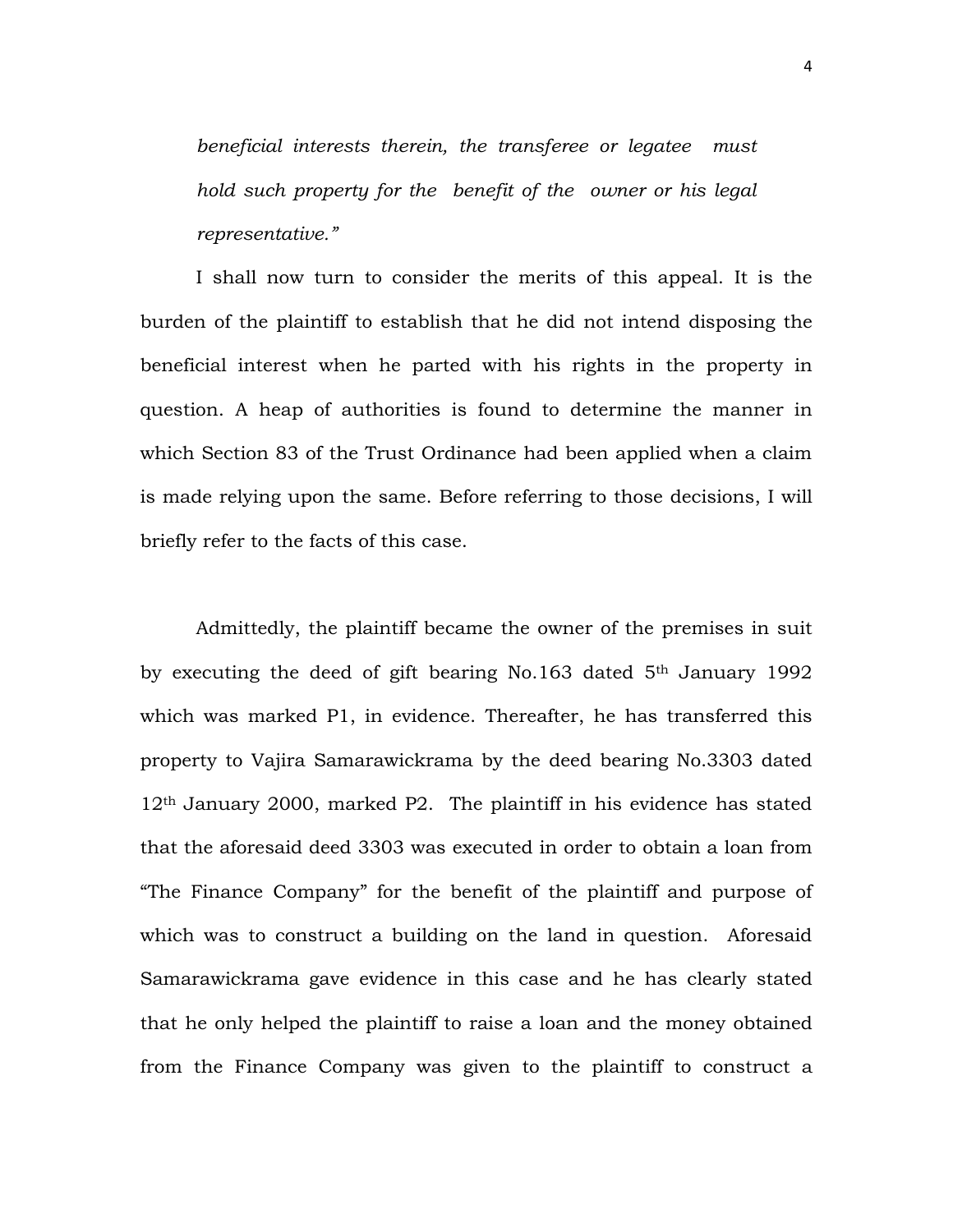building on the land. He also has stated that the loan was serviced by the plaintiff having paid the due installments by the plaintiff himself. Evidence of Samarawickrama in this regard is as follows:

- පු. දැන් ද පිනෑන්ස් එකෙන් ණයක් ගත්තද?
- උ. මගේ ඥානි සහෝදරයා වන පැමිණිලිකරුට නුගේගොඩ ද පිනෑන්ස් ආයතනයෙන් ණය ගත්තා. ණය ගැනීම සඳහා ඔක්කොම කටයුතු කලේ පැමිණිලිකරු.

ණය ලාබා දුන්නෙ මගේ නමට. නමුත් වෙක් එක ගත්තෙ පැමිණිලිකරු. එයා ණය ගන්න පෙර අයියාගේ දේපලක් මට පවරා තිබුනා. එම ලේඛණය පැ.2 ලෙස ලකුණු කරනවා. ල*ස*ෂ 20 ක මුදලක් ගත්තේ. එම මුදල ගන්නකොට **ද** පිනෑන්ස් ආයතනයට යම් දේපලක් සුරක්ෂිතයක් ලෙස තබන්න කිව්වා. ඒ සදහා කලුබෝව්ල ඒ නිවස තිබ්බා. ඒ ඉඩම ණය මුදල සදහා උගසට තියෙනකොට අයිතිවෙලා තිබුනේ පැමිණිලිකාර අයියට අයිතිව තිබුනේ. මගේ නමට ඒ ඉඩම උගස් කලා.

පු. ද පිනෑන්ස් සමාගම අයියගේ නම තිබුන ඉඩම බාර ගන්න කැමති වුනාද? මිලියන දෙකක් දෙන්න?

උ. ඔව්.

'පු. ඒ වෙලාවේ උකස් තබන්න බලාපොරොත්තුවන දේපලේ අයිතිය තිබුනේ &දානි සහෝදරයා වන පැමිණිලිකාර චන්දුකුමාරටයි කියා කිව්වා?

උ. ඔව්.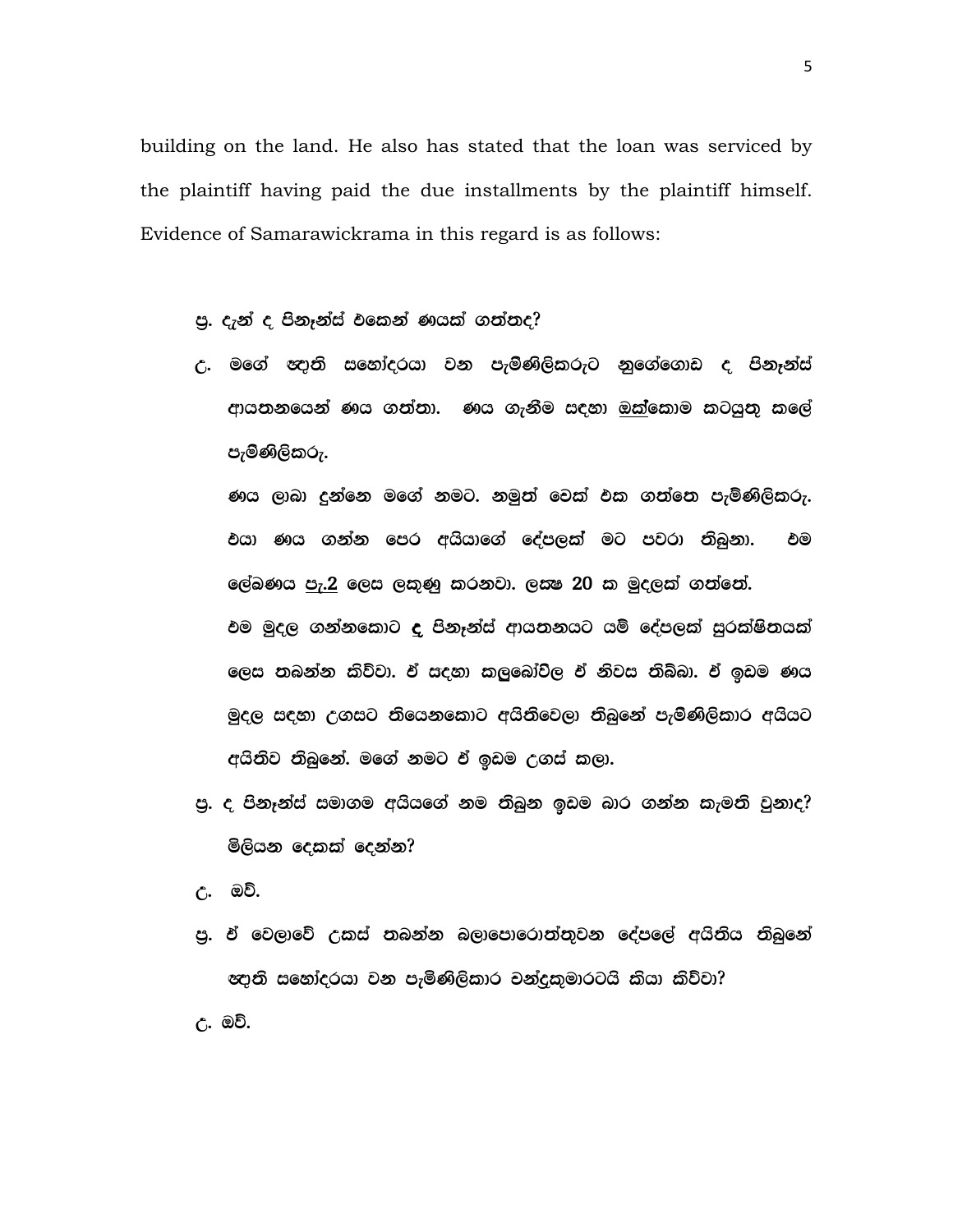- පු. ද පිනෑන්ස් සමාගම කැමති වුනාද චන්දුකුමාර නමින් **එය ලා**බාගෙන ණය දෙන්න?
- උ. නැහැ. මගේ නමට දෙන්න කැමතිවුනේ.

ඊට පසුව මගේ නමට ව්කුනුම්කරයක් හැදුවා. ඒක තමයි පැ.2 ලෙස ලකුණු කලේ. මේ නඩුවට අදාල දේපල පැමිණිලිකාර චන්දුකුමාර විසින් මගේ නමට හැරෙව්වේ ඒ පැ 2 ඔප්පුවෙන්. මෙම දේපල සම්බන්ධයෙන් ඇත්ත වශයෙන්ම විකිණීමක ආකාරයෙන් කිසිම ගනුදෙනුවක් සිදුවුනේ නැහැ. ඒ සඳහා මම චන්දුකුමාරගෙන් සත පහක්වත් අරන් නැහැ. පැමිණිලිකරුගේ උපදෙස් පිට මම මේක කලේ.

පු. දැන් පැ.2 ඔප්පුව පුකාරව පැමිණිලිකරු කිව්ව ආකාරයට මේ දේපල තමන්ගේ නමට පැවරුවානේ. ඊට පස්සේ එම දේපල නැවත වතාවක් ද පිනෑන්ස් ආයතනයට උකස් කළාද?

උ. ඔව්.

 $\epsilon$ යක් තබා ලයෂ 20 ක් ගත්තා.

- පු. ලකෂ 20 ක් ලබා ගැනීම සඳහා සකස් කරන ලද උකස් ඔප්පුව තමයි මේ පැ. 3 ලෙස ලකුණුකර තිබෙන්නේ?
- උ. ඔව්.

(vide at page 244 in the appeal brief)

Accordingly, it is clear that the transfer effected in favour of Vajira Samarawickrama was merely to obtain a loan for the benefit of the plaintiff. Hence, it is seen that the plaintiff had no intention to transfer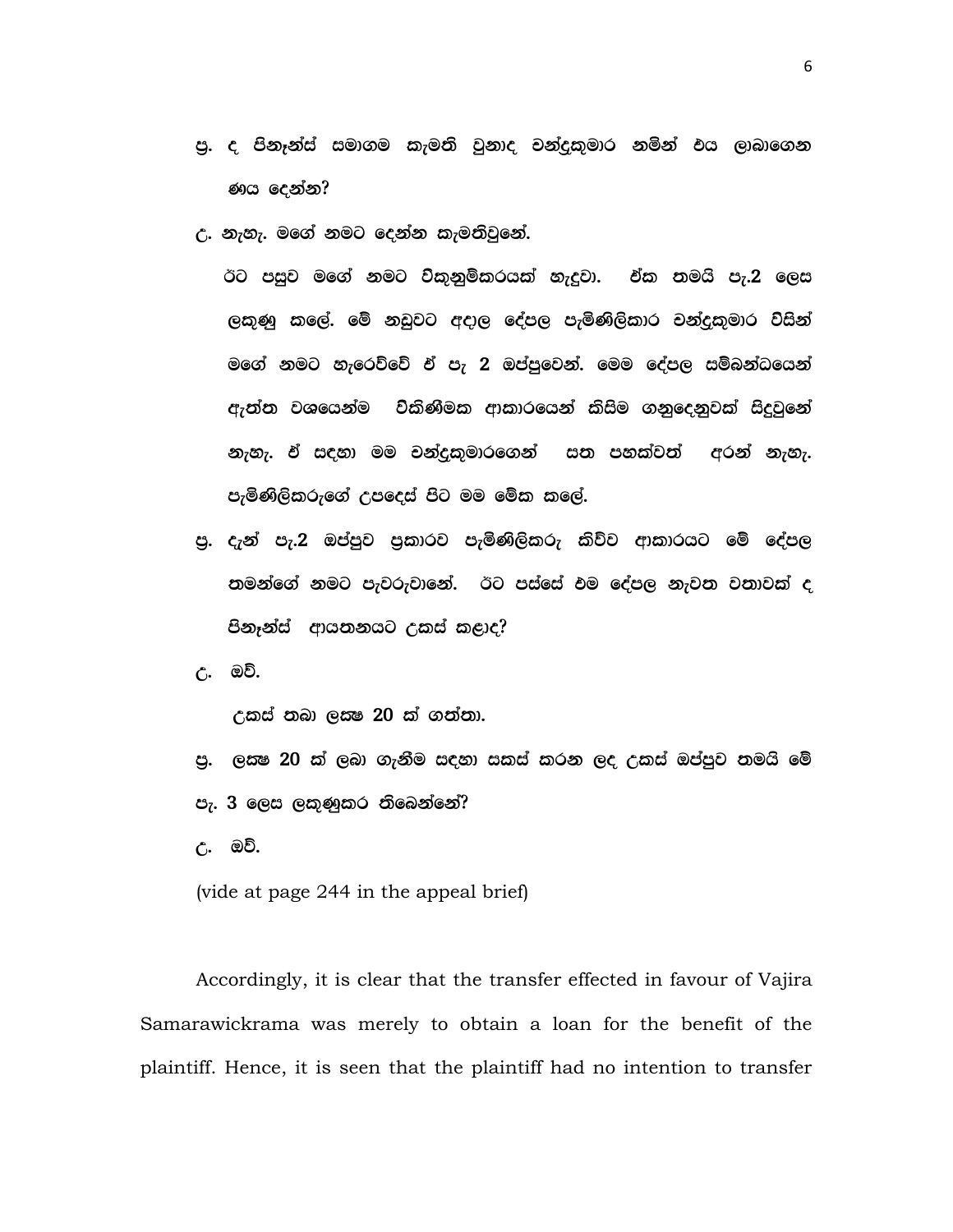the beneficial interest of the property to Vajira Samarawickrama when the deed 3303 marked P2 was executed. Samarawickrama has also stated that he never paid any loan installment to the Finance Company to settle the loan. Admittedly, all the loan installments had been paid by the plaintiff.

Thereafter, aforesaid Vajira Samarawickrama has transferred the property by deed No.9222 marked P9 which was attested by D.W.Pathinayake, Notary Public on 09th April 2003 in the name of the defendant namely, Jayanthi Chandrika Perera. It is this deed that is being challenged by the plaintiff stating that it is not an outright transfer but it was executed with the intention of him retaining the beneficial interest of the property.

Following are some of the decisions that show the manner in which the issues similar to the question in hand are to be considered, having regard to Section 83 of the Trust Ordinance. In the case of **Piyasena Vs. Don Vansue [1997 2SLR at page 311],** it was held thus:-

*"Even though a transfer is in the form of an outright sale it is possible to lead parole evidence to show that facts exist from which it could be inferred that the real transaction was either.*

*(i) money lending, where the land is transferred as a security as in this case or,*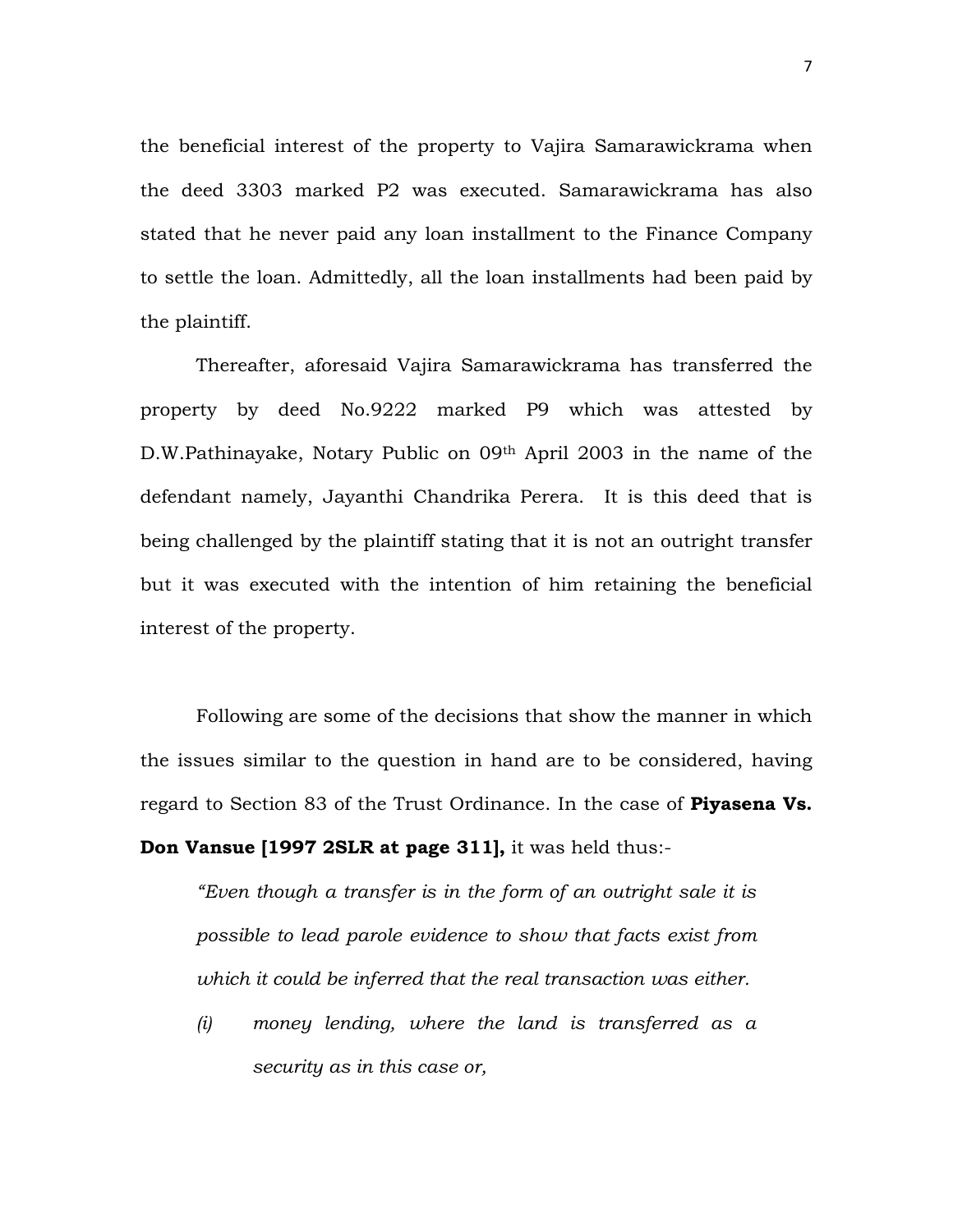- *(ii) a transfer in trust-in such cases section 83 would apply;*
- *(iii) A trust is inferred from attendant circumstances. The trust is an obligation imposed by law on those who try to camouflage the actual nature of a transaction. When the attendant circumstances point to a loan transaction and not a genuine sale transaction the provisions of section 83 of the Trust Ordinance apply"*

(emphasis added)

In the case of **Carthelis Vs. Ranasinghe, [2002 (2) SLR 359]** importance of looking at the intention of the parties when parting with the beneficial interest of a particular property had been considered as a material fact when looking at the attendant circumstances. In **Perera Vs. Fernando and Another [2011 (2) SLR 192 / 2011 BLR at 263]** Suresh Chandra J held as follows:

*"…It would be necessary to conclude that both transfers did not convey absolute title to the transferees and that they held the property in trust for the transferor as the transferor in both instances had not intended to convey the beneficial interest in respect of he property. This is in line with the principle laid down in Section 83 of the Trust Ordinance."*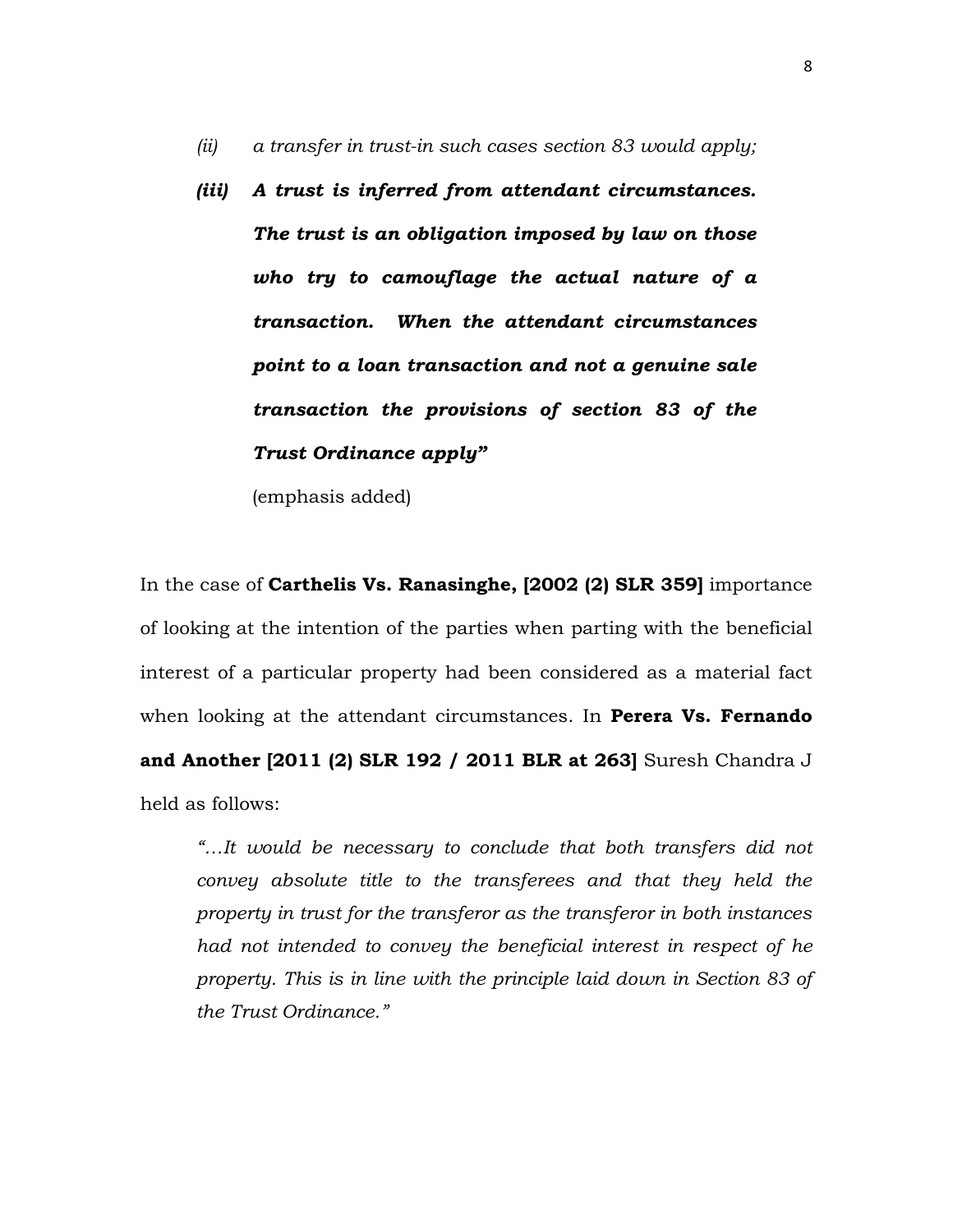In the circumstances, it is now necessary to consider the attendant circumstances in relation to the execution of the deed P9 in order to determine the intention of the plaintiff on the issue of transferring the beneficial interest of the property in question. In fact, it is the requirement that is to be considered under Section 83 of the Trust ordinance.

Transferor of the deed marked P9 namely, Vajira Samarawickrama has clearly stated that he held the property not for his benefit but it was held by him for and on behalf of the plaintiff. It is also in evidence that the plaintiff at one stage has failed to service the loan obtained from the Finance Company. Under those circumstances, the plaintiff has requested his brother-in-law Gamini Vithanage to help him servicing the loan. Plaintiff's evidence is that he requested said Gamini Vighanage to help him by giving him a loan amounting to Rs.2100,000/= in order to pay the Finance Company. The evidence to that effect adduced by plaintiff is found at page 166 in the appeal brief and it reads as follows:

"මේ කාලය තුල මම ද පිනෑන්ස් සමාගමට බදු මුදල් ගෙව්වේ අමාරුවෙන්. ද පිනෑන්ස් සමාගමෙන් ආවා. මට ගෙවන්න පුඑවන්කමක් තිබුනේ නැහැ. විත්තිකාර ජයන්ති චන්දිකා පෙරේරා මගේ නෝනාගේ අයියාගේ භාර්යාව. මෙම නඩුවේ විත්තිකරු මගේ නෝනාගේ අයියාගේ භාර්යාව. මට බදුමුදල් ගෙවන්න අපහසු වුනාම අයියා අපේ ගෙදර එන නිසා, ඔහු කිව්වා උදව්වක්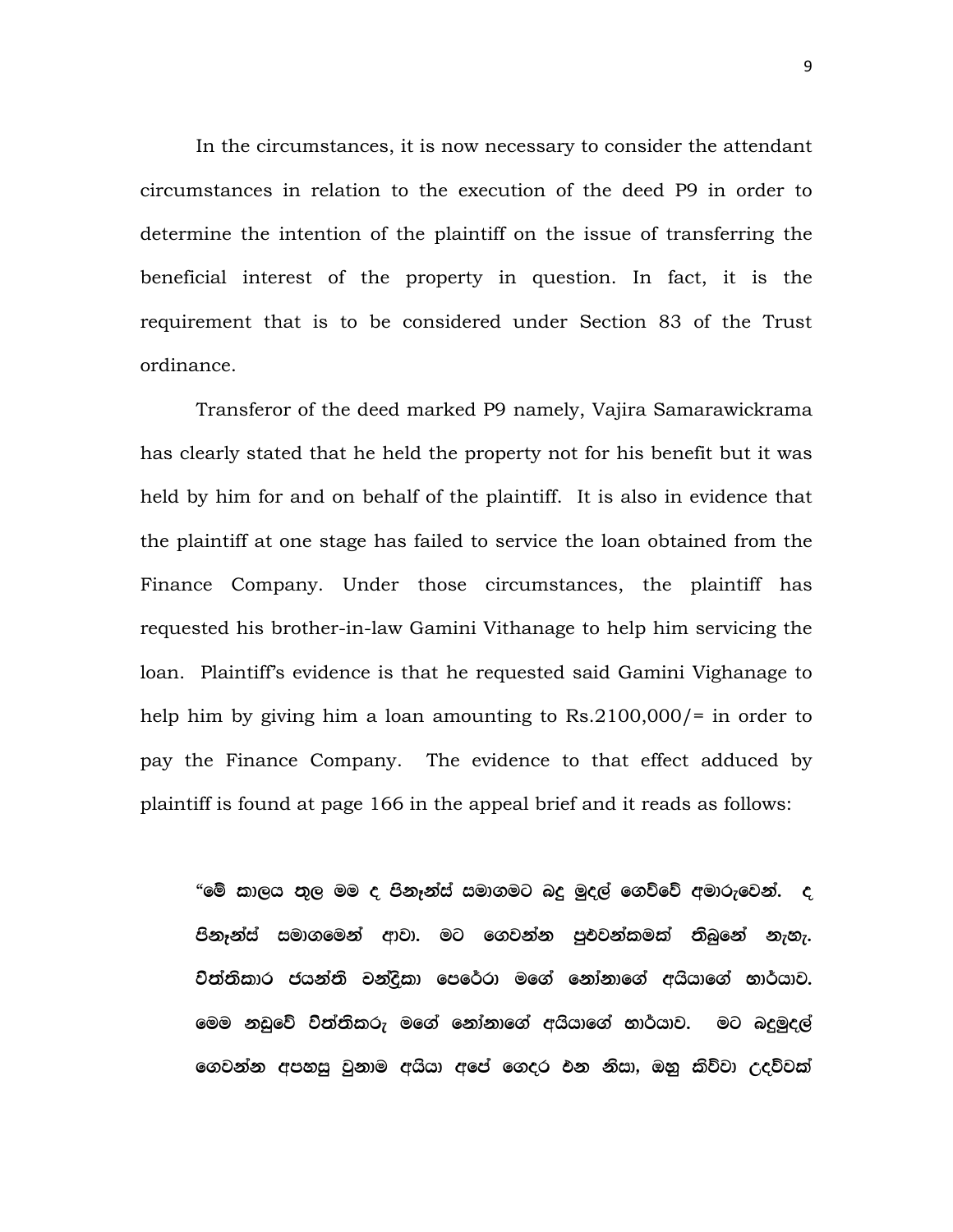ලෙස මුදල් ගෙවන්නම්, කැමති දවසක ගෙවන්න කියලා. චිත්තිකාරීයගේ ස්වාමිපුරුෂයාගේ නම ගාමිණි විතානගේ. ඒ මහත්මා මගේ භාර්යාවගේ එක කුස උපන් සහෝදරයා. මගේ භාර්යාවට මේ පුශ්ණය පිළිබඳව මම කිව්වා. අපි අතර එකගත්වයක් ඇතිවුනා. ඔහු කිව්වා කැමති දිනයක ගෙවන්න කියලා. එයා උදව්වක් ලෙස ගෙවන්නම්, නංගිගේ නමට ලියන්න කියලා සුරකුමක් ලෙස. ලක්ෂ 21ක් ද පිනෑන්ස් සමාගමට ගෙවන්න තිබුන මුදල. ඒ මුදල ගෙවිවා. $"$ 

(vide at page 166 in the appeal brief)

Admittedly, the plaintiff's wife and the defendant's husband are siblings. The plaintiff in his evidence has stated that his brother-in-law agreed to give Rs.2,100,000/= provided the plaintiff keeping the property in dispute as a security for the said loan. The position of the defendant is that the deed P9 was executed as a full pledged transfer and there was no intention to have the property kept as a security. This is the very question that is to be determined in this case.

The authorities referred to above show that the circumstances of each case has to be considered independently to ascertain the intention of the parties and then only the Court could decide whether such circumstances fall within the ambit of Section 83 of the Trust Ordinance. Admittedly, Vajira Samarawickrama being a close relative of the plaintiff has helped his cousin brother to raise a loan in order to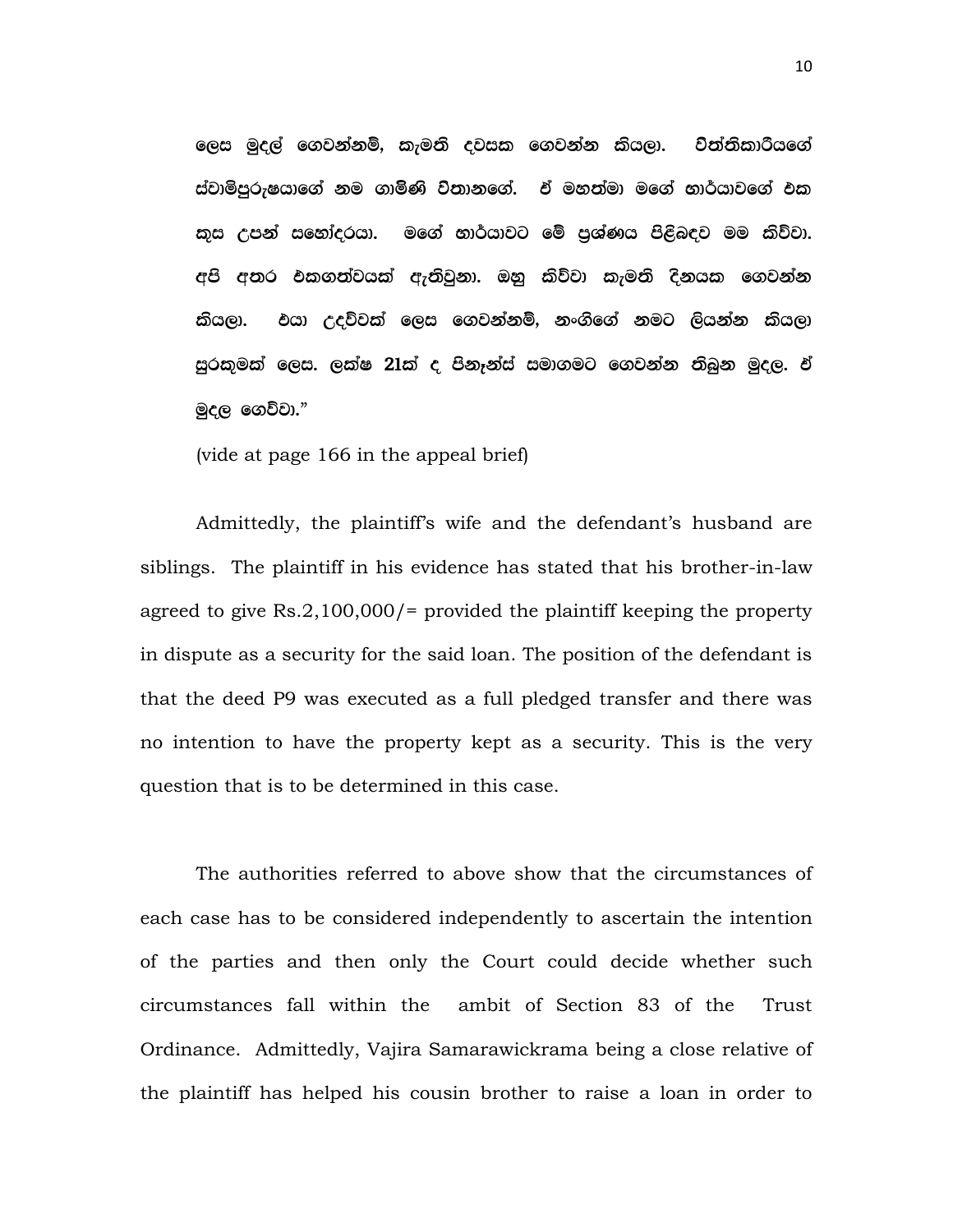construct a building on the premises in suit. Accordingly, the property was transferred in the name of Smarawickrama and the loan had been raised on behalf of the plaintiff through Samarawickrama. Loan installments were paid by the plaintiff himself. It is not in dispute, that the plaintiff had failed to settle the loan obtained from the Finance Company.

Under such circumstances, the plaintiff has requested his brotherin-law to give money as a loan to settle the moneys due to the Finance Company. Evidence is forthcoming to establish that the loan obtained from the Finance Company had been settled after receiving the said sum of money by the plaintiff. It is the background for the transfer of the property by executing the deed P9, in the name of the defendant.

It is also necessary to ascertain whether the plaintiff did receive the exact value of the property when the deed P9 was executed. The person who valued the property has given evidence. There is no dispute as to the qualifications of the valuer who issued the valuation certificate in respect of the property in question. He has valued the property in a sum Rs. 09 million which was the market value of the property at the time the deed P9 was executed and the said valuation has not been disputed.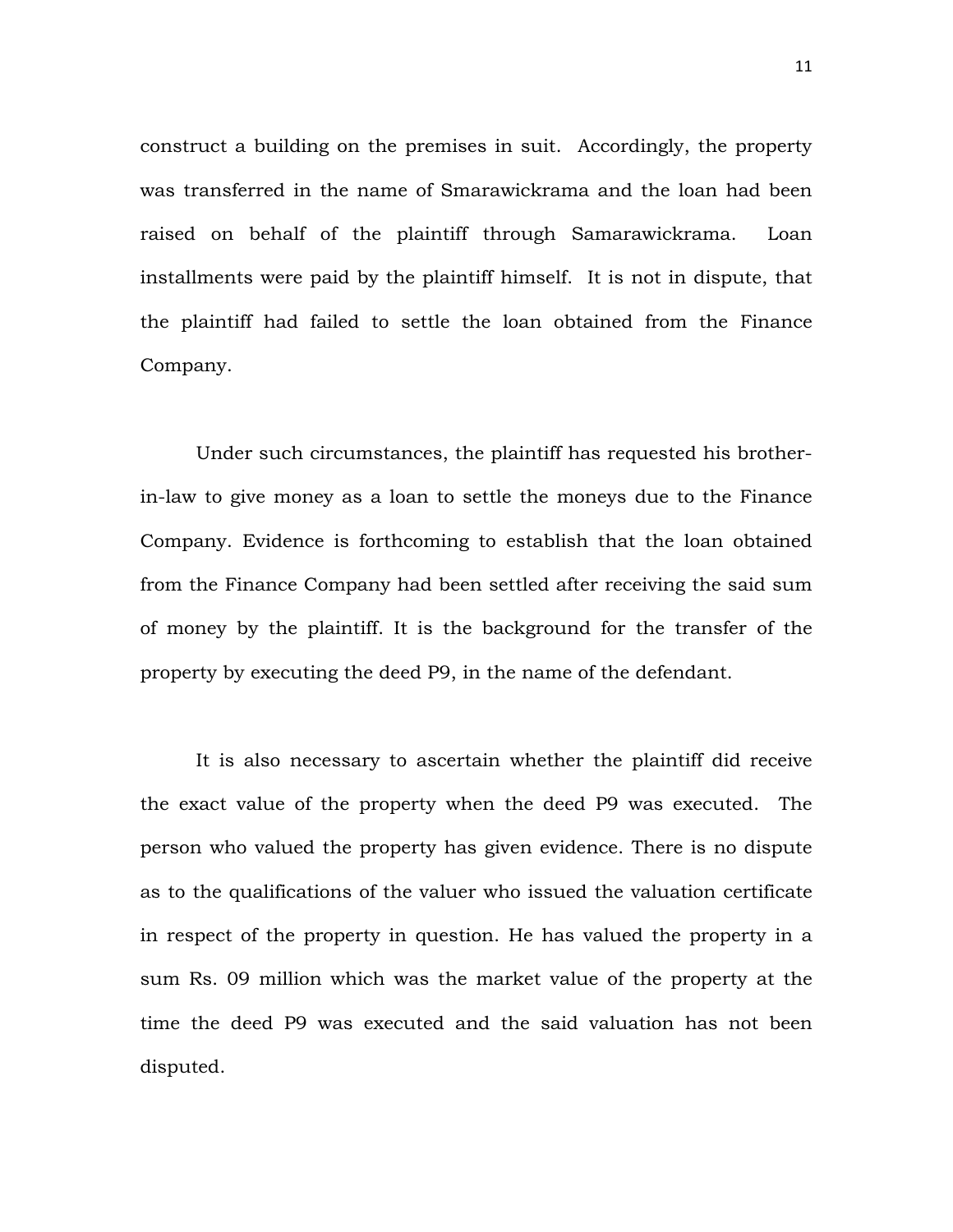The Notary who executed the deed P9 also has given evidence. In his evidence he has stated that Rs.5.1 million was given by the defendant to the plaintiff at the time the deed was executed. This evidence had been rejected by the trial judge who heard the witnesses and saw them giving evidence. He also has given enough reasons for not believing the Notary.

Surprisingly, the Notary Pathinayake, in his attestation clause which is found in the deed P9, has mentioned that the amount transacted in his presence when he executed the deed P9 was only Rupees three million. Such a contradiction is sufficient to conclude that the Notary is not coming out with the truth as to the amount that was paid by the defendant when executing the deed marked P9. On the other hand, the plaintiff in his evidence has categorically stated that he received only Rs.2,100,000/= and it was to settle the loan that Vajira Samarawickrama had obtained on his behalf from the Finance Company. Even if the aforesaid evidence as to the alleged payment of Rs.5.1 million is accepted as correct, obviously it is not the full value of the property the defendant should have paid to the plaintiff when executing the deed P9. Therefore, it can safely be concluded that the correct value of the property had not been received by the plaintiff when executing the deed marked P9.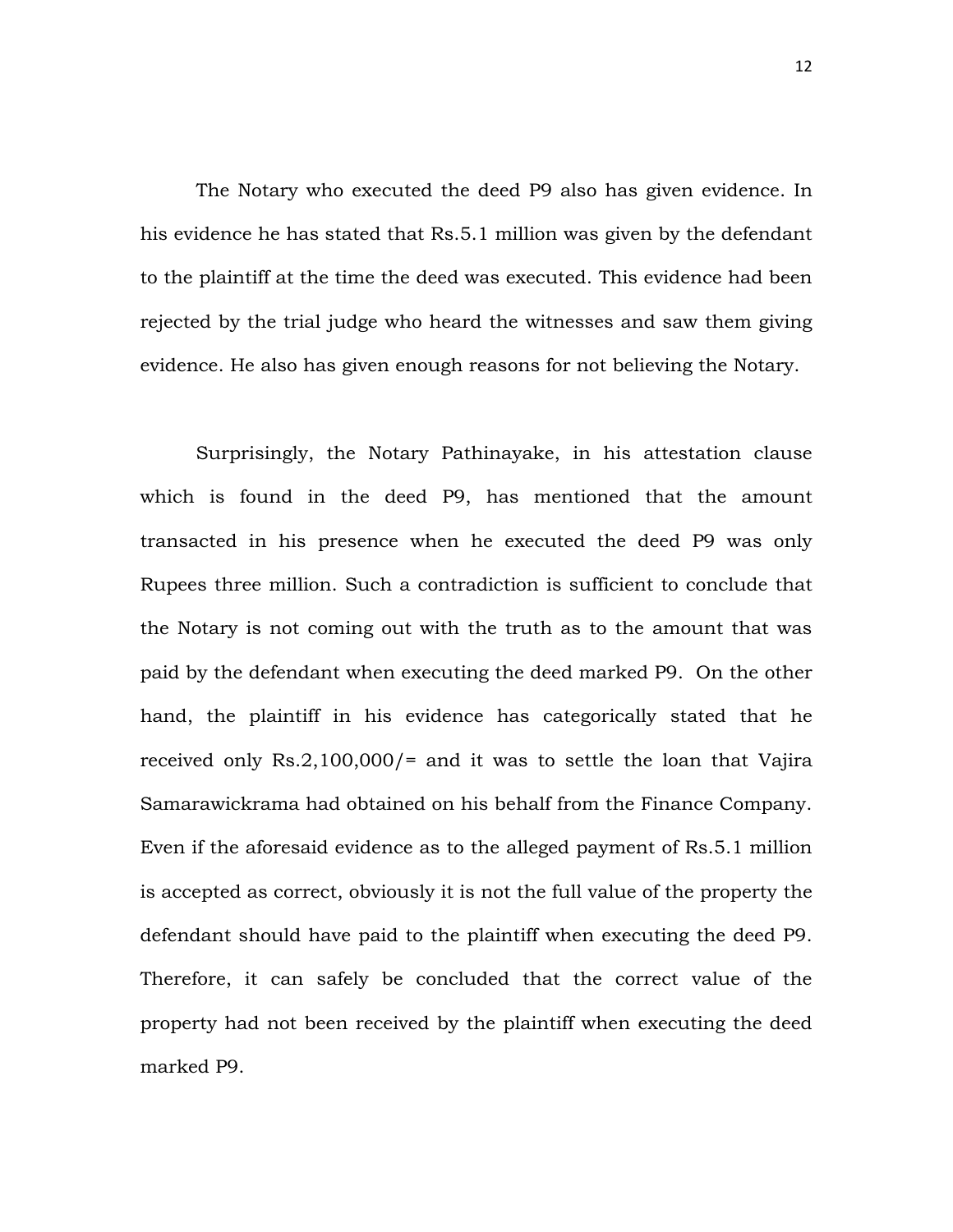Having considered all those materials, the learned District Judge as well as the learned Judges in the Civil Appellate High Court had inclined to accept the evidence of the plaintiff. The Original Court Judges being the best Judges of facts, I am not inclined to interfere with those findings of the learned District Judge on issues of facts.

#### **[Frad Vs.Brown & Co. Ltd (20 NLR 282)**

#### **Sumanawathie Vs. Bandiya and Others 2003 (3) SLR 278]**

Defendant in support of her position has also argued that she came into possession of this premises soon after the execution of the deed P9. Therefore, she has claimed that such possession should be looked at when the attendant circumstances are being considered. However, the manner in which the defendant came into possession had been explained by the plaintiff in his evidence. He has stated that the defendant came into possession forcibly, soon after the lessee who was in occupation left the premises. In support of this position, the plaintiff has submitted two complaints that he had made to the police and those were marked as P10 and P12. The plaintiff by making those complaints to the police has explained that the defendant entered the premises in dispute forcibly soon after P9 was executed. Those matters also had been carefully considered by the learned trial Judge. To my mind, facts in relation to receiving the correct value by the plaintiff as the consideration